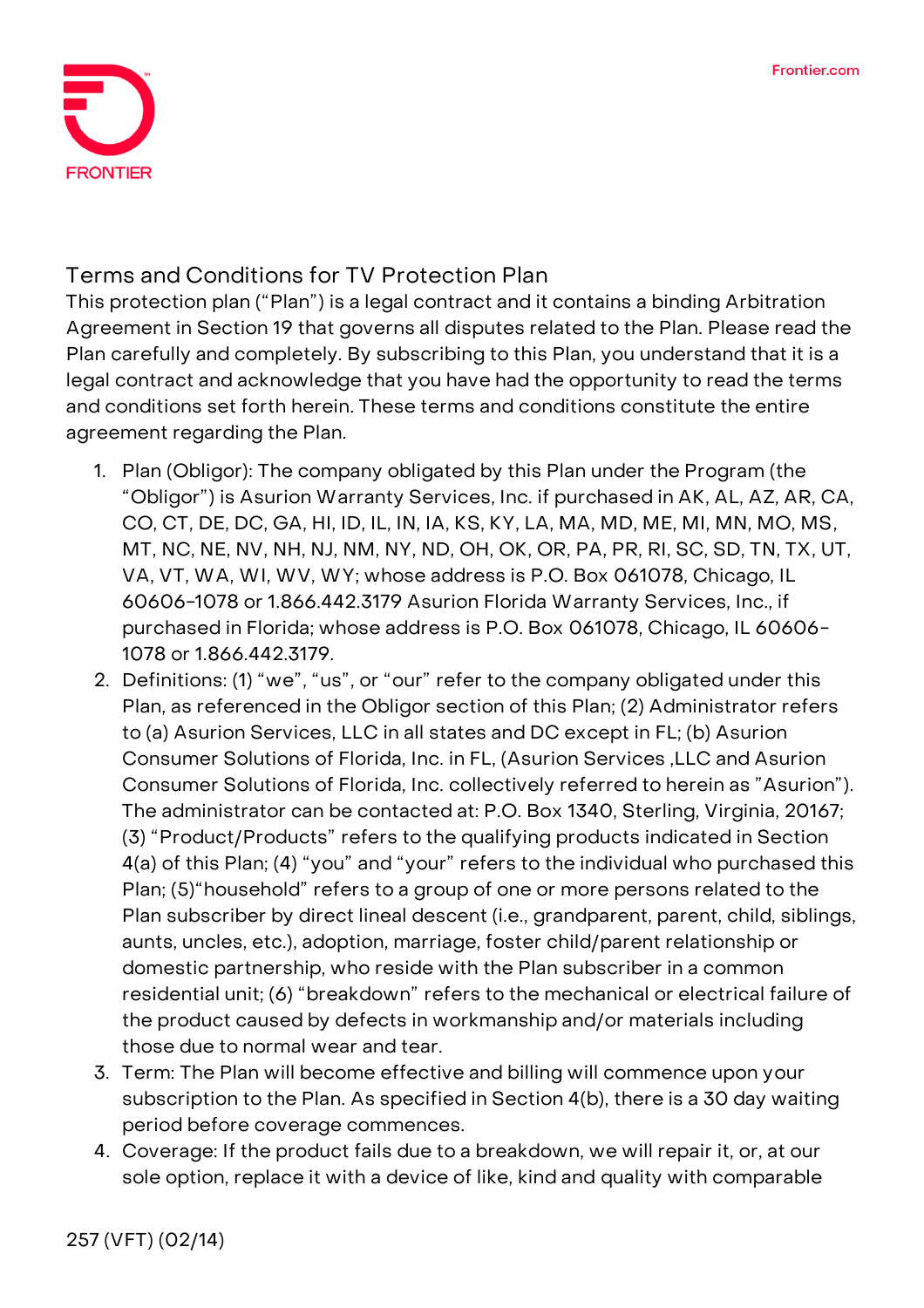

features and functionality to the covered product, or provide a payment to you in the form of a check based on the replacement value or fair market value of the covered product as determined by us, based upon the age and condition of the covered product immediately prior to the breakdown. The terms of coverage are further outlined below:

- a. Qualifying Products: This Plan covers Flat Panel Televisions of any brand, any age and any size, either LCD, Plasma or LED, original remote controls, one (1) Fiber Internet back up battery per household.
- b. Coverage Effective Date: **Coverage under the Plan will commence 31 days after your subscription to the Plan. No service will be provided during the initial 30 days of the Plan. If the Plan is cancelled, coverage will continue for 30 days after the cancellation date.** There will be no lapse in coverage if you move to another residence, provided that you continue the Plan and notify Frontier of your new residence address.
- c. Primary Residence: Unless otherwise specified, the coverage under this Plan applies to all televisions customarily located in your primary residence belonging to you or a member of your household. If you change your primary residence, you are required to notify Frontier of such request or change. In the event that you wish to obtain coverage for more than one residence, additional Plans must be purchased.
- d. Service Fee: **In the event that your television requires service, you will be required to pay a service fee in the amount of Eighty-Nine Dollars (\$89.00).** This service fee does not apply to the replacement of the remote control or Fiber Internet back up battery as specified in Section 4(d1 and d2). The service fee must be paid and received in advance of the service being provided and may be paid through a valid credit card, check or money order.
	- 1) Televisions: The Plan covers the cost of replacing the original remote control unit. Replacement will be of like kind or quality. You will not be charged a service fee for claims related to the products listed in this Section 4(d1), however, the costs associated with the repair or replacement of these products will apply toward the aggregate claim limit under the Plan.
	- 2) Fiber Internet back up battery: The Plan covers the replacement of One (1) Fiber Internet backup battery for the life of the plan. You will not be charged a service fee for claims related to the products listed in this Section 4(d2), however, the costs associated with the repair or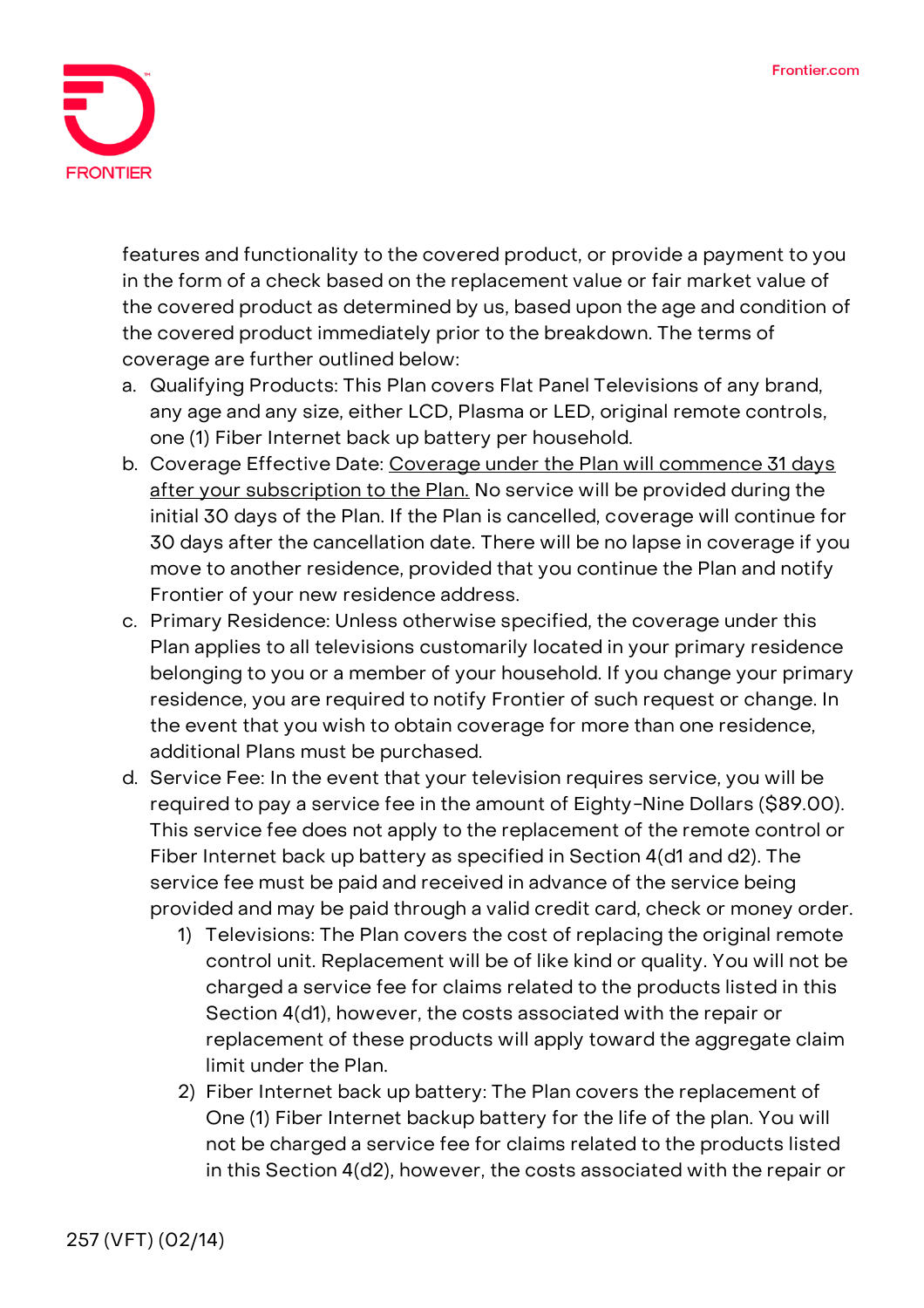

replacement of these products will apply toward the aggregate claim limit under the Plan.

- e. On-Site Service: If the product requires on-site service, , we will use our best efforts to have an authorized service provider contact you within one (1) business day of your initial call to arrange for service. Service will be provided during regular business hours Monday through Friday, except holidays. An adult (18 years or older) must be present during the time of service. You must provide a safe, non-threatening environment for our technicians in order to receive on-site service. Due to environmental or technical requirements, if certain repairs cannot be completed where the product is located and must be repaired at another location, this Plan will cover all shipping and handling costs. Covered products installed in cabinetry and other types of built-in applications are eligible for service as long as you make the product reasonably accessible to the service provider. We are not responsible for dismantling or reinstallation of furniture or fixed infrastructures when removing or reinstalling repaired or replaced products into furniture or cabinetry. The product must be located at your primary residence at the time of service.
- f. Repair Depot Service: If the product is not serviced on-site, it will be shipped to a designated repair depot location for service. We will send you a carton, prepaid shipping label and instructions for shipping your product to our authorized service center Standard shipping costs are covered by the Plan.
- g. Power Surge Protection: The Plan provides power surge protection in the absence of any other insurance coverage. If your product is damaged as a result of a power surge, we will service your product in accordance with the terms herein.
- h. Subscriber Eligibility. Only customers residing in the United States are eligible for coverage under the Plan.
- i. Replacement Products: If we opt to provide you a replacement product under the Plan, we reserve the right to retain ownership of your defective product. At our sole discretion, we may require that you return the defective product to our designated repair depot location as a condition to receiving your replacement product. Shipping costs associated with the return of the product will be paid by us.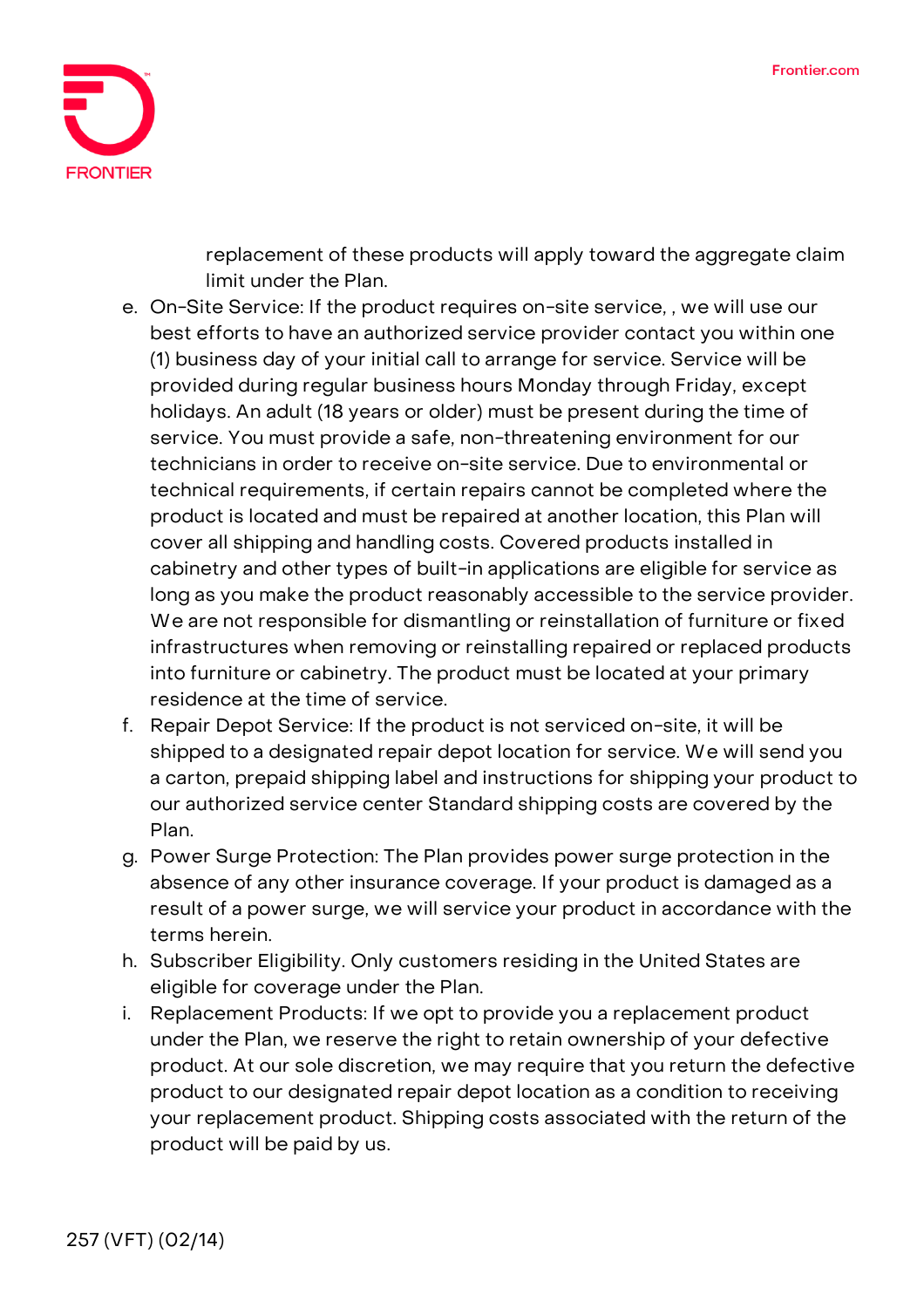

- 5. **Registration:** Registration of this Plan is not required. At your option, you may register the products to be covered by the Plan at any time during the coverage period. To perform this registration, please go online to [https://hub.asurion.com/CAResidents.](https://hub.asurion.com/CAResidents) Changes and/or updates to the list of covered products can be made by updating your online account at the web address cited previously.
- 6. **Plan Limits of Liability (Aggregate Claim Limit):** Under the Plan, claims cannot exceed \$2,500 per 12-month rolling period which commences on the date of your first claim. We will be responsible for informing you, at the time of the claim, if you have reached the \$2,500 aggregate claim limit. The retail value of any repairs shall be equal to the market retail value of parts and labor charges for repairing the product, as determined at our sole discretion, provided that the retail value for any repair shall not exceed the total retail value of a comparable replacement product. In the event that you reach the 12-month aggregate claim limit for claims (\$2,500) and the product requires additional repairs, we will provide you with information on how to get the product repaired; however, we will not be responsible for any costs related to these repairs.
- 7. **Your Responsibilities:** This Plan is for your use only and may not be assigned. Products owned by anyone other than you or members of your household will not be covered by the Plan. Any abuse of the Plan by you, including but not limited to seeking replacement of a product not belonging to you, may result in termination of the Plan upon notice. The Product must be in good working condition prior to your Plan subscription. You must follow the instructions that are in the owner's manual for proper use, care and maintenance of the Product. Failure to follow the manufacturer's maintenance and service guidelines may result in the denial of coverage under this Plan. Please retain these terms and conditions for your records.
- 8. **Payment:** You agree to pay monthly charges for this Plan as such charges may appear on your monthly bill from Frontier. The monthly rate for the Plan was provided to you at the time you subscribed to the Plan. You may contact your Frontier representative for the current applicable rate for the Plan. Nonpayment may result in cancellation of the Plan. All charges, plus all applicable taxes, shall be due and payable by the due date stated on Frontier's bill.
- 9. **If Your Product Needs Service:** In the event the product fails to operate, you may, 30 days after subscription to this Plan, file a claim by calling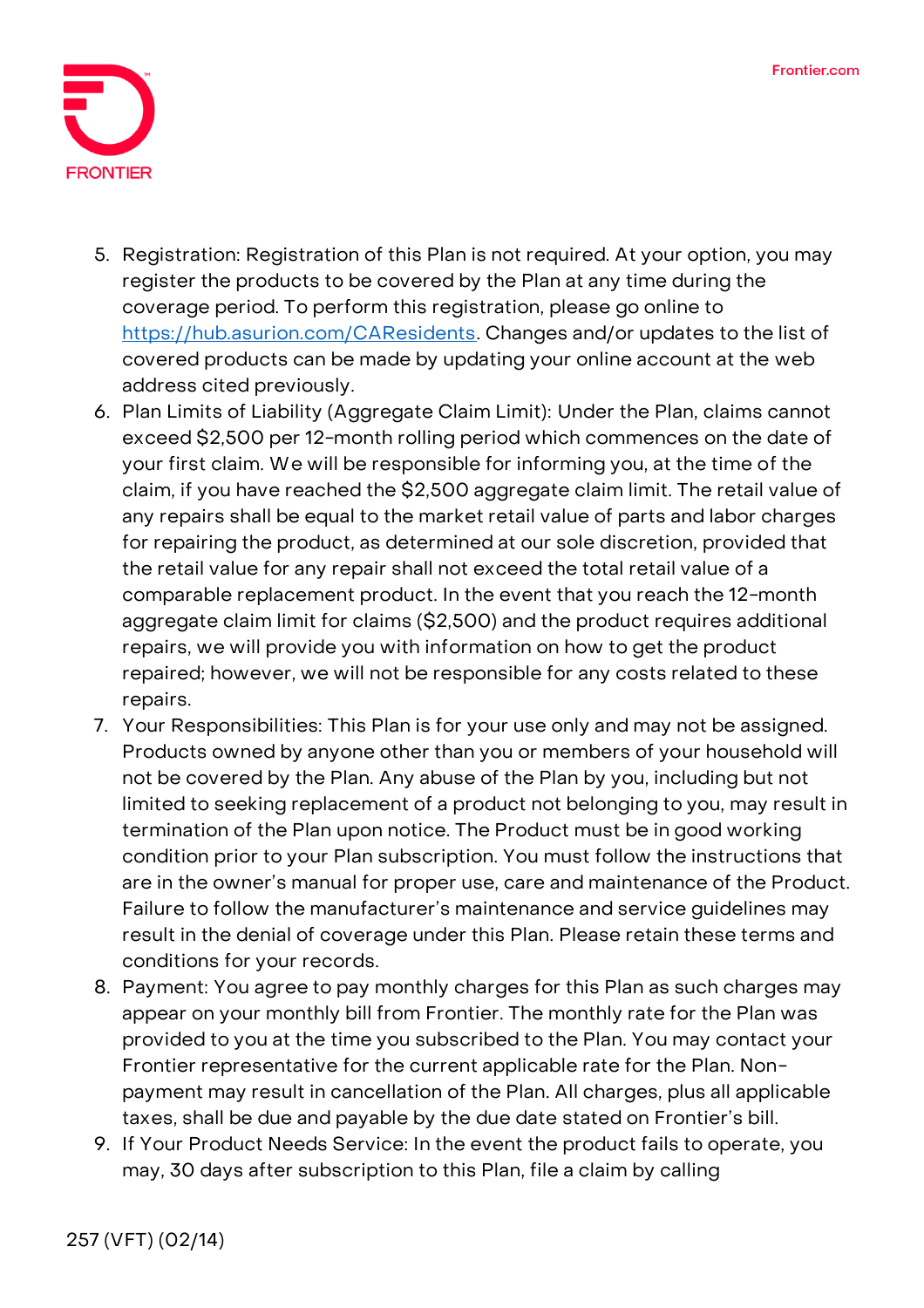

1.866.442.3179, 24 hours a day, 7 days a week, excluding national holidays. As stated above, service for your television is subject to your payment of a \$89.00 service fee for each claim. There will be no service fee required for the replacement of the remote control or the Fiber Internet back up battery. **AT OUR OPTION, REPLACEMENTS WILL BE NEW, REBUILT, REFURBISHED OR NON-ORIGINAL EQUIPMENT MANUFACTURER'S PARTS OR PRODUCTS THAT PERFORM TO THE ORIGINAL FACTORY SPECIFICATIONS.** If, at our sole discretion, it is determined that the product cannot be repaired, we will offer you a replacement product of like kind and quality, either new or refurbished. The cost of the replacement product cannot exceed the available balance of funds under the aggregate claim limit. Repaired or replaced products are warranted by us for 90 days from the date of product receipt by you. In the event that the product fails to function properly during such 90 days, we will repair or replace the product at no cost to you. Such services will not be charged against your aggregate claim limit under the Plan. If you choose not to accept the replacement product which we offer you, then we will provide a payment to you in the form of a gift card or check based on the fair market value of the product as determined by us, based upon the age of the product. This payment amount cannot exceed the available balance of funds under the aggregate claim limit.

- 10.**Insurance Securing this Plan:** This Plan is not a contract of insurance. The obligations of Asurion Warranty Services, Inc. under this Plan are secured by an insurance policy provided by Liberty Insurance Underwriters Inc. in the following states: AL, AR, CA, CT, GA, HI, IL, KY, MA, ME, MN, MO, MT, NC, NH, NV, NY, OK, OR, SC, TX, VT, VA, WA, WI, WY and all other states required by law. The obligations of Asurion Florida Warranty Services, Inc. under this Plan are secured by an insurance policy provided by Liberty Mutual Insurance Company. If within sixty (60) days we have not paid you for your covered claim, provided you with a refund owed or You are otherwise dissatisfied, you may make a claim directly to the applicable insurance company at 55 Water St. 18th Floor New York, NY 10041 for Liberty Insurance Underwriters, Inc. and at 175 Berkeley Street, Boston, Massachusetts, 02116, for Liberty Mutual Insurance Company or by calling toll free 1.800.677.9163.
- 11. **Exclusions – What Is Not Covered:** This Plan does not cover the following:
	- a. Products with pre-existing conditions at the time of your subscription to the Plan;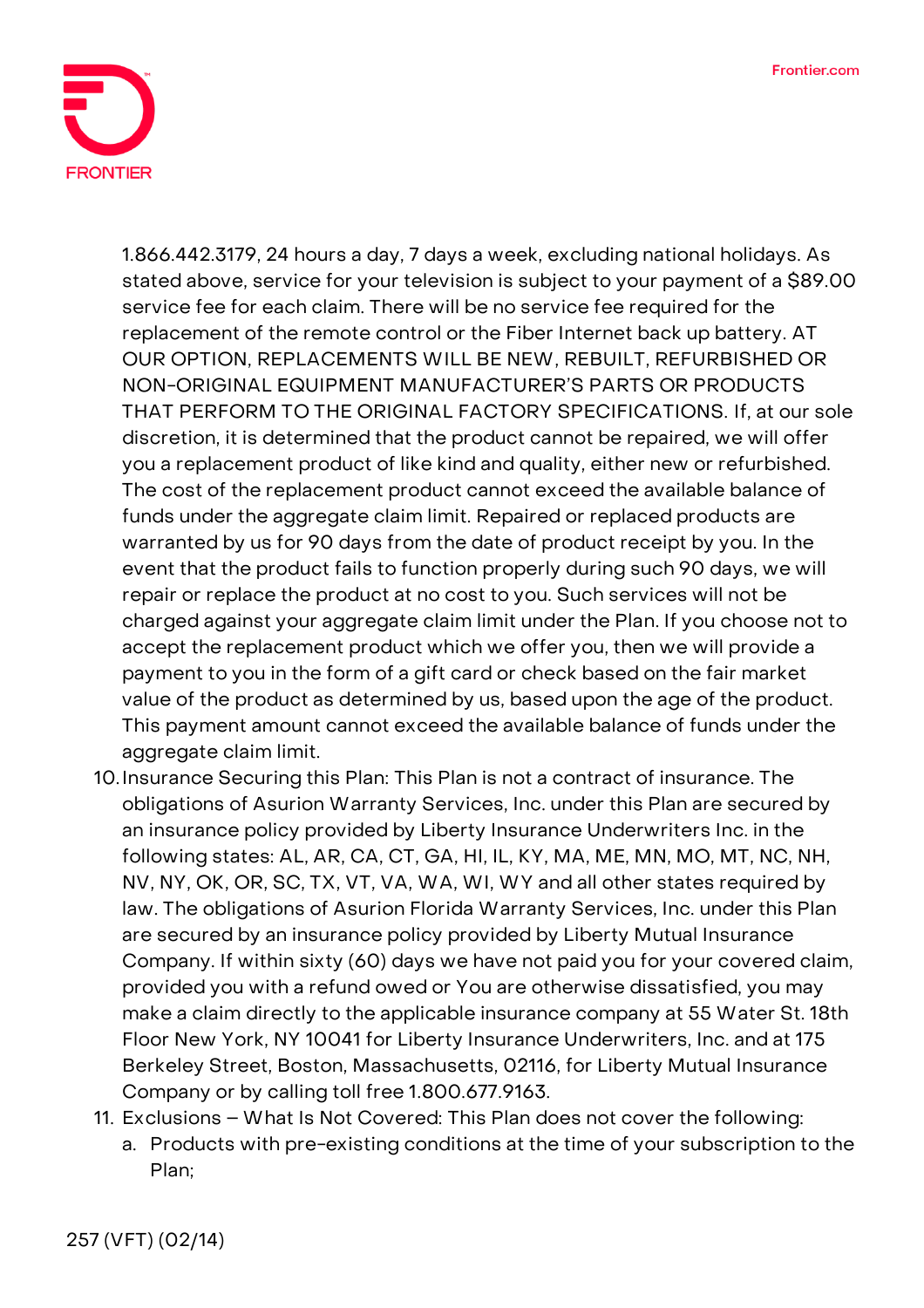

- b. Lamps and bulbs
- c. DLP, Projector, Projection, Analog and CRT Televisions
- d. Operability issues resulting from the inability of products, which are designed to process only analog television broadcasts, to process digital television broadcasts;
- e. Batteries (except for a Fiber Internet back up battery)
- f. Failure of a Fiber Internet back up battery due to improper use or use with unauthorized products or any Fiber Internet back up battery previously replaced under this Plan or any other Frontier Expert Care service plan owned by you;
- g. Components or products used for any commercial, public, lease or other non-residential purpose;
- h. Cosmetic defects, damage to or failures of non-operational components that do not inhibit the proper operation and performance of a covered item, such as but not limited to: appearance parts; broken hinges; cracked cases; decorative finishing; finish defects; handles; nonfunctional plastic; trim; accessories; attachments;
- i. Damage or costs resulting from: improper installation or setup; use in any combinations not approved in the manufacturer's specifications; unauthorized modifications, alterations, repairs or repair personnel;
- j. Failure, inoperability, or disruption of any product or product functions due to any design flaw or systemic manufacturing defect;
- k. Failures, damage or loss caused by any physical force external to the product, whether accidental or intentional, including but not limited to: any disaster, whether natural (acts of God) or man-made, whether local or catastrophic; abuse; acts of war; civil disorders; corrosion; dirt; mold; dust; earthquake; fire; hail; insects or other animals; liquid immersion; malicious mischief; misuse; negligence; nuclear accident; riot; rust; sand; smoke; storm; terrorist attack; vandalism; wind;
- l. Costs associated with installation or de-installation of any product;
- m. Burned-in images and pixel failure within designed specifications or that do not materially alter the product's functionality;
- n. Products that are not owned by you or a member of your household, leased and rented products or products that are not located in your specified residence;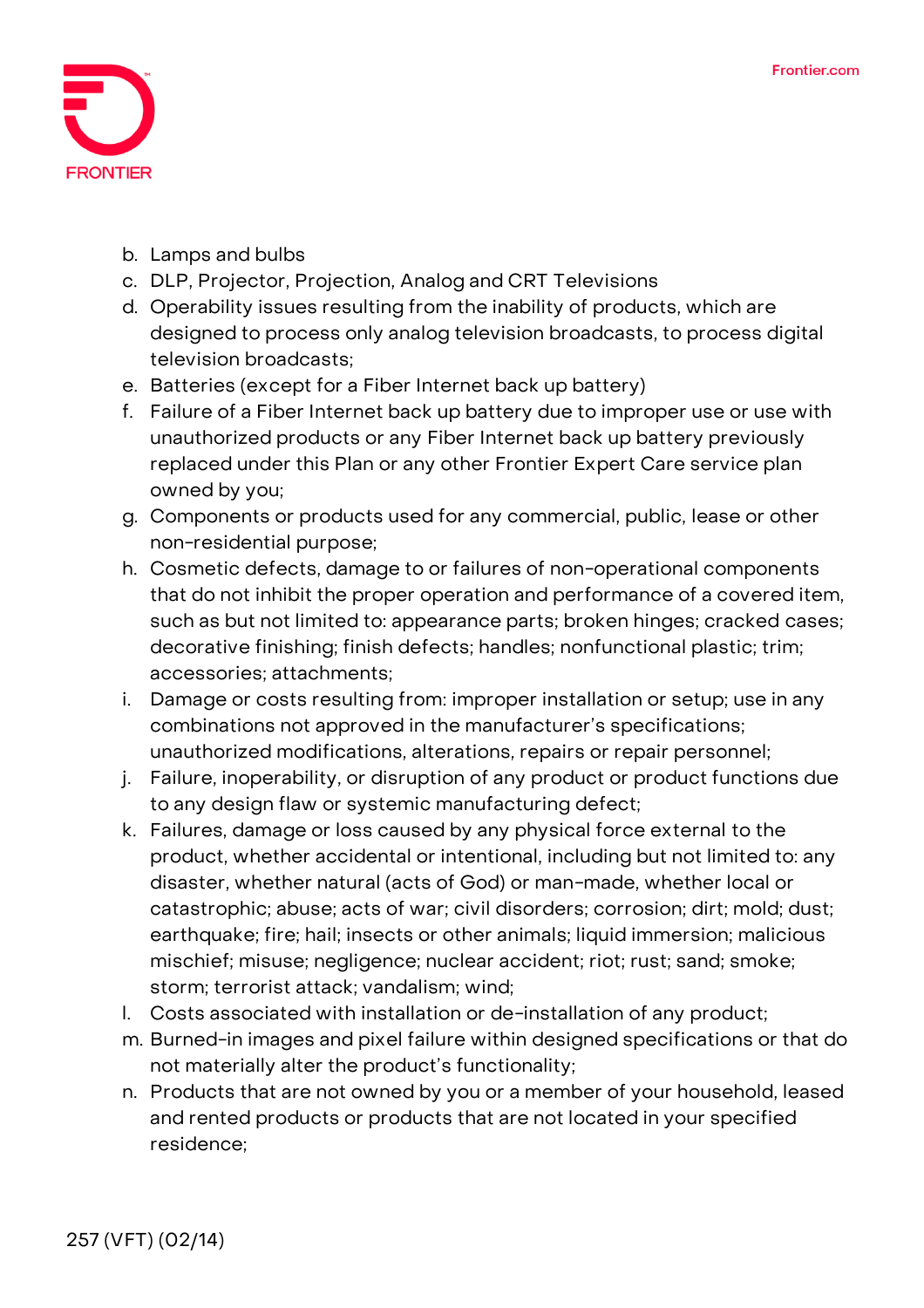

- o. Loss or damage to the product either while in storage or in the course of transit, delivery, or redelivery, except where the loss or damage occurs while your product is located at our designated repair depot;
- p. Normal periodic or preventative maintenance, inspections, cleaning, or tune-ups; minor adjustments and settings outlined in the product owner's manual that the user can perform;
- q. Products whose serial number has been altered or removed;
- r. Products located outside the United States;
- s. Repair or replacement covered by a manufacturer recall in effect at the time of the failure;
- t. Special, indirect, or consequential damages or losses; or
- u. Theft or loss of the product.
- 12. **Renewal:** This Plan automatically renews from month to month until cancelled.
- 13. **Transfer:** This Plan is not transferable to another party.
- 14. **Cancellation:** This Plan is provided on a month-to-month basis and can be cancelled by you at any time for any reason by notifying Frontier's local business office (or other number that Frontier may designate for such purpose) or by notifying Asurion in writing at P.O. Box 1818, Sterling, VA 20167. We may elect not to renew the Plan upon 30 days written notice to you. Upon any termination or cancellation by you or Frontier, you will have coverage provided, at no cost for an additional thirty (30) days after the date of termination or cancellation of this Plan. All claims under this Plan must be reported to us within thirty (30) days after cancellation of the Plan. For residents of AL, AR, CA, HI, MA, MD, ME, MN, MO, NJ, NM, NY, SC, TX, WA, WI and WY any refund owed and not paid or credited within thirty (30) days of cancellation shall include a 10% penalty per month.
- 15. **Changes to the Plan:** WE MAY CHANGE THE MONTHLY CHARGE FOR THE PLAN, OR WE MAY CHANGE THESE TERMS AND CONDITIONS FROM TIME TO TIME UPON THIRTY (30) DAYS WRITTEN NOTICE TO YOU. SUCH NOTICE MAY BE PROVIDED AS A MESSAGE PRINTED ON THE Frontier BILL, IN A SEPARATE MAILING OR EMAIL, OR BY ANY OTHER REASONABLE METHOD AT Frontier's DISCRETION. IF YOU DO NOT AGREE TO THE MODIFIED CHARGES OR TERMS OF THE AGREEMENT, YOU MAY CANCEL THE PLAN BY NOTICE TO Frontier AT ANY TIME IN ACCORDANCE WITH THESE TERMS AND CONDITIONS. THE PAYMENT OF APPLICABLE CHARGES BY YOU, OR A REQUEST FOR SERVICE UNDER THE PLAN, AFTER RECEIVING SUCH NOTICE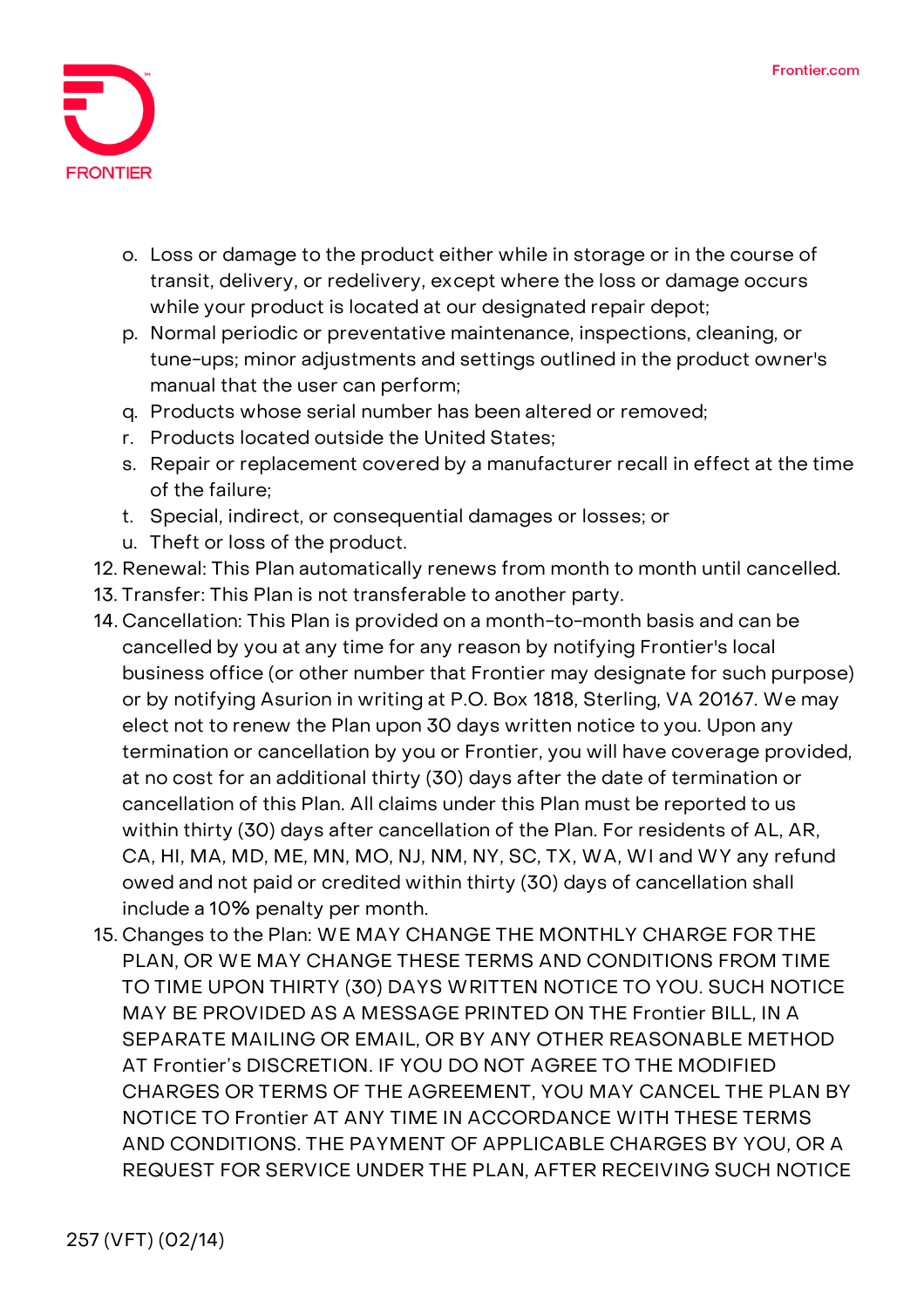

OF A CHANGE IN THE CHARGES OR OTHER TERMS AND CONDITIONS WILL BE DEEMED TO BE ASSENT BY YOU TO THE CHANGE (S) IN THE CHARGES, TERMS OR CONDITIONS.

- 16. **Limitation of Liability:** Our liability for any negligence, error, mistake, or omission regarding the Plan or replacement of product(s) under the Plan is limited to a correction of any such error, mistake or omission. If such a correction is not possible, our liability will be limited to charges paid to Frontier in the applicable month pursuant to the Plan. Any refund must be requested by you. IN NO EVENT WILL THE PLAN OBLIGOR, Frontier OR THE ADMINISTRATOR BE LIABLE FOR INDIRECT, INCIDENTAL OR CONSEQUENTIAL DAMAGES INCLUDING BUT NOT LIMITED TO PERSONAL INJURIES OR LOSS OF INCOME ARISING OUT OF OR CONNECTED TO THE PROVISION OF THE PLAN, REPAIR OR REPLACEMENT OF PRODUCTS UNDER THE PLAN AND CAUSED BY NEGLIGENCE, ERROR, MISTAKE OR OMISSION ON THE PART OF THE PLAN OBLIGOR, ADMINISTRATOR OR Frontier, OR THEIR RESPECTIVE EMPLOYEES, AGENTS OR SUBCONTRACTORS.
- 17. **Force Majeure:** We shall not be held responsible for any delay or failure in performance of any part of this Plan to the extent that such delay or failure is caused by fire, flood, explosion, war, strike, embargo, government requirement, regulatory agency requirement civil or military authority, acts of God, or other similar causes beyond our control. If any such condition occurs, we may elect to terminate this Plan immediately without notice.
- 18. **Non-waiver:** Our failure in any circumstance to require strict adherence to any term or condition set forth herein shall not be deemed a waiver by us of any such term or condition under any other circumstance or of any other term or condition set forth herein.
- 19. **Arbitration Agreement:** Please read this Arbitration Agreement carefully. It affects your rights. Most of the questions or concerns that you may have about the program or this Plan can be addressed quickly and satisfactorily by contacting us at 1.866.856.3882. In the unlikely event that there are any disputes that cannot be resolved informally, **YOU AND WE AGREE TO RESOLVE THOSE DISPUTES THROUGH BINDING ARBITRATION OR SMALL CLAIMS COURT INSTEAD OF THROUGH COURTS OF GENERAL JURISDICTION. YOU AND WE AGREE THAT ANY ARBITRATION WILL TAKE PLACE ON AN INDIVIDUAL BASIS ONLY. YOU AND WE AGREE TO WAIVE OUR RIGHTS TO A TRIAL BY JURY AND TO PARTICIPATE IN A CLASS**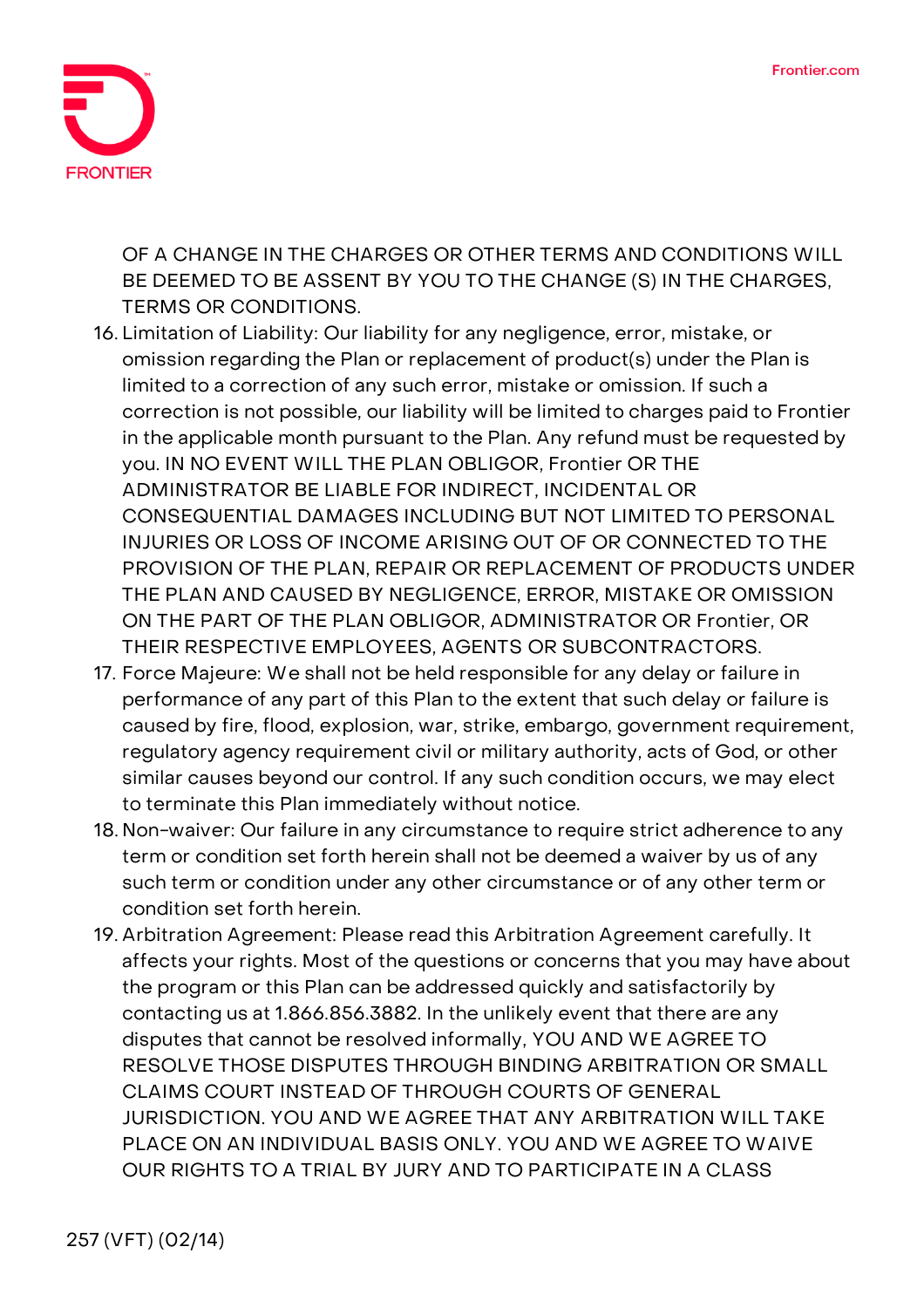

**ACTION.** Arbitration is more informal than a lawsuit in court. Arbitration uses a neutral arbitrator instead of a judge or jury. It has more limited discovery than in court and is subject to limited review by courts. Arbitrators can award the same damages and relief that a court can award.

For the purpose of this arbitration agreement, references to "we" and "us" include (1) the Plan Obligor and Administrator, as defined in Sections 1 and 2 above, and their respective parents, subsidiaries, affiliates, agents, employees, successors and assigns; and (2) Frontier Communications, Inc. and its wholly owned subsidiaries. The enforcement and interpretation of this arbitration agreement is governed by the Federal Arbitration Act. This arbitration agreement shall survive the termination of this Plan.

This arbitration agreement is intended to be interpreted broadly, and it includes, without limitation: (1) any dispute or claim arising out of or relating in any way to the program or to this Plan, whether based in contract, tort, statute, fraud, misrepresentation or otherwise; and (2) any such dispute or claim that arose either before this arbitration agreement or Plan was entered into by you and us or that arises after this arbitration agreement or Plan is terminated. Notwithstanding any of the foregoing, this arbitration agreement does not preclude you or us from bringing an individual action in small claims court. This arbitration agreement also does not preclude you from informing any federal, state or local agencies or entities of your dispute or claim. Such agencies or entities may be able to seek relief from us on your behalf.

If you or we intend to seek arbitration you and we must first send to the other a written Notice of Claim ("Notice") by certified mail. Your Notice to Us should be addressed to: Legal Department, 22660 Executive Drive, Suite 122, Sterling VA 20166. The Notice must describe the dispute and state the specific relief sought. If you and we do not resolve the dispute within 30 days of receipt of the Notice, you or we may initiate an arbitration proceeding with the American Arbitration Association ("AAA"). You can obtain the forms necessary to initiate an arbitration proceeding by visiting [www.adr.org](http://www.adr.org/) or by calling 1.800.778.7879. After we receive notice that you have commenced arbitration, we will reimburse you for payment of any filing fee to the AAA. If you are unable to pay a required filing fee, we will pay it if you send a written request by certified mail to: Legal Department: 22660 Executive Drive, Suite 122, Sterling VA 20166. The arbitration shall be administered by the AAA in accordance with the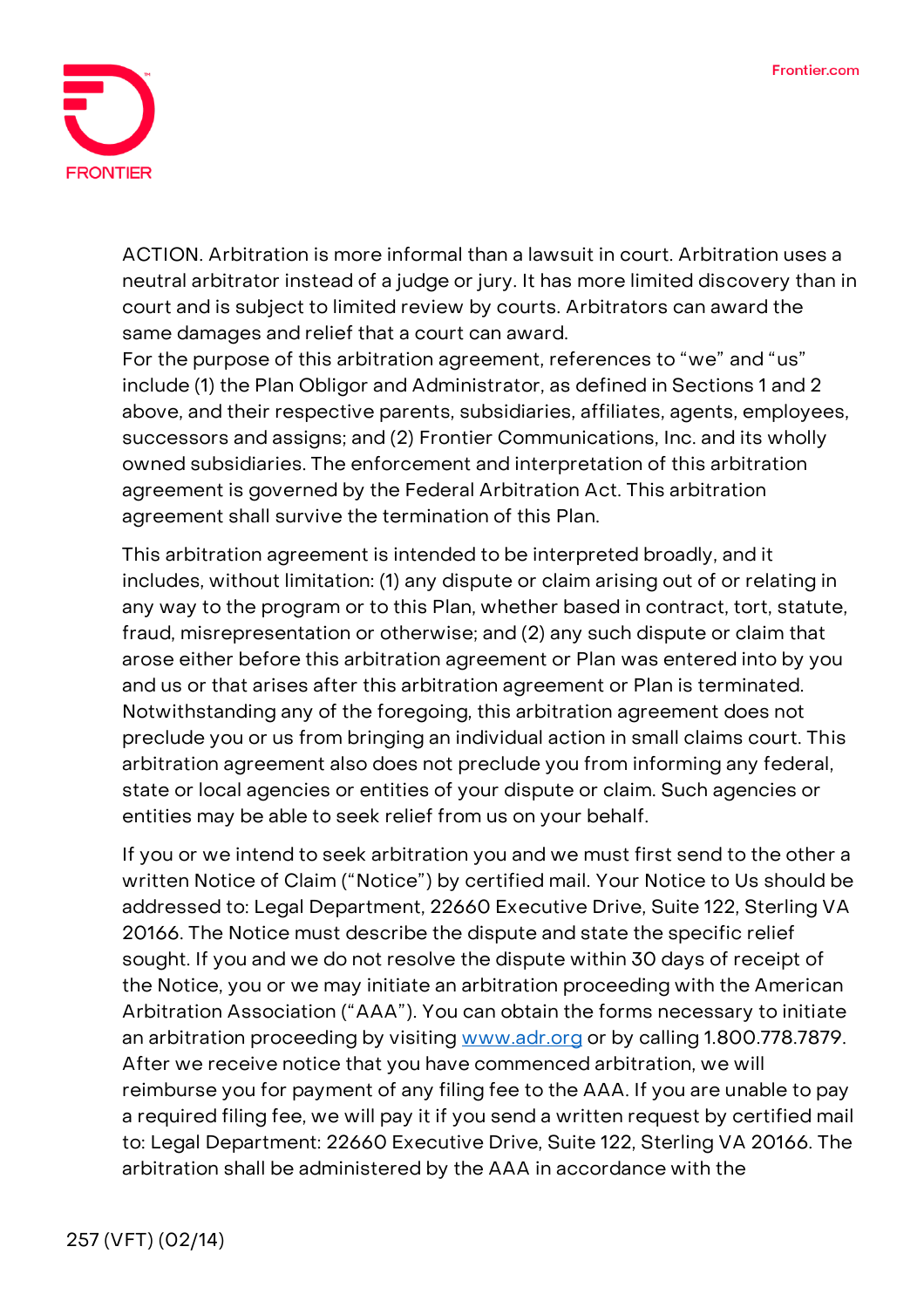

Commercial Arbitration Rules and the Supplementary Procedures for Consumer Related Disputes (the "Arbitration Rules") in effect at the time the arbitration is initiated and as modified by this Arbitration Agreement. You can obtain a copy of the Arbitration Rules by visiting [www.adr.org](http://www.adr.org/) or by calling 1.800.778.7879.

The arbitrator appointed by the AAA to decide the dispute is bound by the terms of this Arbitration Agreement. All issues are for the arbitrator to decide, including the scope of this Arbitration Agreement, with the exception that issues relating to the enforceability of this Arbitration Agreement may be decided by a court. Unless you and we agree otherwise, any arbitration hearings will take place in the county or parish of your billing address. If your dispute is for \$10,000 or less, you may choose to conduct the arbitration hearings either by submitting documents to the arbitrator or by appearing before the arbitrator in person or by telephone. If your dispute is for more than \$10,000, the right to arbitration hearings will be determined by the Arbitration Rules. We will pay all filing, administration and arbitrator fees for any arbitration initiated pursuant to this Arbitration Agreement, unless your dispute is found by the arbitrator to have been frivolous or brought for an improper purpose under Federal Rule of Civil Procedure 11(b). In that case, the payment of such fees shall be governed by the Arbitration Rules.

At the conclusion of the arbitration hearings, the arbitrator shall issue a written decision which includes an explanation of the facts and law upon which the decision is based. If the arbitrator finds in your favor and issues a damages award that is greater than the value of the last settlement offer made by us or if we made no settlement offer and the arbitrator awards you any damages, we will: (1) pay you the amount of the damages award or \$7,500, whichever is greater; and (2) pay your attorney, if any, twice the amount of the attorney's fees and the actual amount of any expenses reasonably incurred when pursuing your dispute in arbitration. You and we agree not to disclose any settlement offers to the arbitrator until after the arbitrator has issued the written decision. The arbitrator may resolve any disputes regarding attorney's fees and expenses either during the arbitration hearings or, upon request, within 14 days of the arbitrator's written decision. While the right to the attorney's fees and expenses discussed above is in addition to any right you may have under applicable law, neither you nor your attorney may recover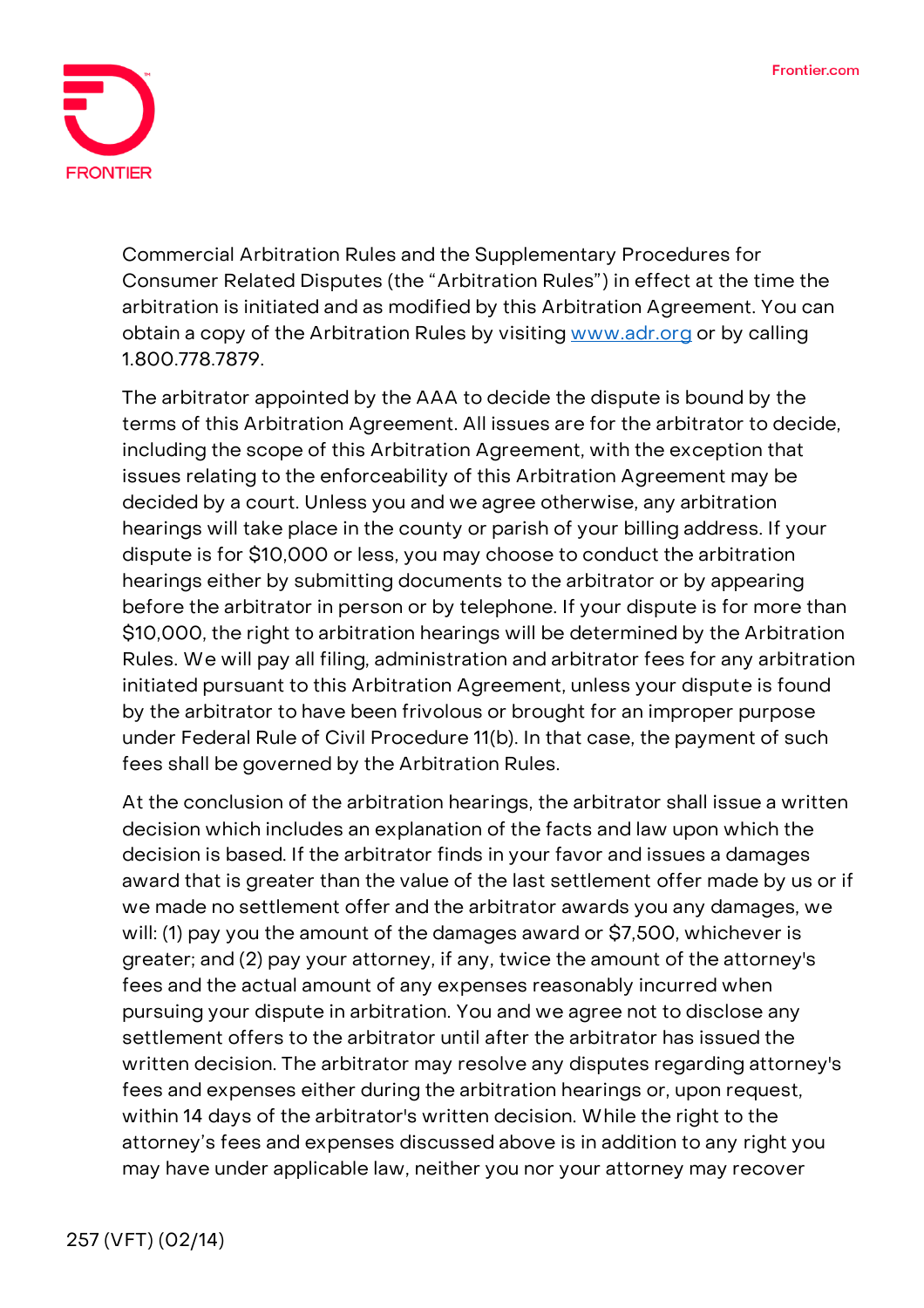

duplicate awards of attorney's fees and expenses. Although we may have the right under applicable law to recover attorney's fees and expenses from you if we prevail in the arbitration, we hereby waive the right to do so.

To the extent either declaratory or injunctive relief is sought in the arbitration, such relief can be awarded only to the extent necessary to provide the relief warranted by a party's individual claim. **YOU AND WE AGREE THAT EACH MAY BRING CLAIMS AGAINST THE OTHER ONLY IN AN INDIVIDUAL CAPACITY AND NOT AS A PLAINTIFF OR CLASS MEMBER IN ANY PURPORTED CLASS OR REPRESENTATIVE PROCEEDING.** Unless you and we agree otherwise, the arbitrator may not consolidate the dispute of another person with your or our dispute and may not preside over any form of a representative or class proceeding. If this specific provision of this Arbitration Agreement is found to be unenforceable, then the entirety of this Arbitration Agreement shall be null and void.

**If You Reside in One of the Following States, These Provisions Apply to You:**

## **State Variations**

The following state variations shall control if inconsistent with any other terms and conditions:

**Alabama Residents:** You may cancel this Plan within twenty (20) days of the receipt of this Plan. If no claim has been made under the Plan, the Plan is void and we shall refund to you the full purchase price of the Plan including any premium paid for the applicable insurance policy. Any refund due to you will be credited to any outstanding balance of your account, and the excess, if any, shall be refunded to you. If you cancel this Plan after twenty (20) days of receipt of this Plan, we shall refund to you the unearned portion of the full purchase price of the Plan including the unearned portion of any premium paid for any applicable insurance policy. Any refund due to you will be credited to any outstanding balance of your account, and the excess, if any shall be refunded to you.

**Arizona Residents:** If your written notice of cancellation is received prior to the expiration date, the Administrator shall refund the remaining pro-rata price, regardless of prior services rendered under the Plan. The pre-existing condition exclusion does not apply to conditions occurring prior to the sale of the consumer product by the Obligor, its assignees, subcontractors and/or representatives.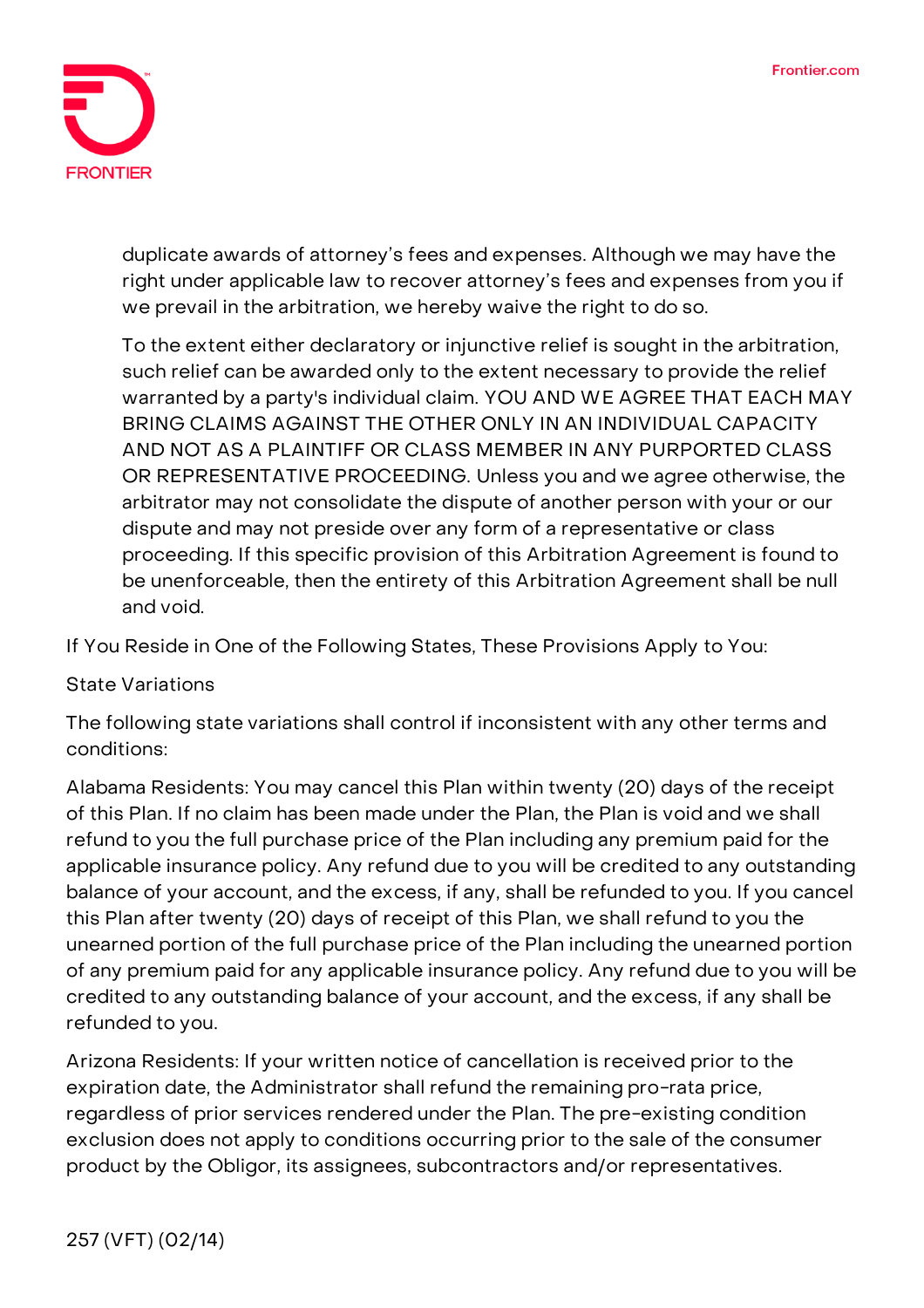

**California Residents:** For all products other than home appliances and home electronic products, the Cancellation provision is amended as follows: If the Plan is cancelled: (a) within sixty (60) days of the receipt of this Plan, you shall receive a full refund of the price paid for the Plan provided no service has been performed, or (b) after sixty (60) days, you will receive a pro rata refund, less the cost of any service received.

**Connecticut Residents:** The expiration date of this Plan shall automatically be extended by the duration that the product is in our custody while being repaired. In the event of a dispute with the Administrator, you may contact The State of Connecticut, Insurance Department, PO Box 816, Hartford, CT 06142-0816, Attn: Consumer Affairs. The written complaint must contain a description of the dispute, the purchase price of the product, the cost of repair of the product and a copy of the Plan.

**Florida Residents:** The Plan shall be cancelled by us for fraud or material misrepresentation, including but not limited to commercial or rental use. Unauthorized repair or replacement of covered equipment shall result in the cancellation of the Plan by us. In the event of cancellation by us, written notice of cancellation shall be mailed to you not less than sixty (60) days before cancellation is effective. This Plan can be cancelled by you at any time for any reason by emailing, mailing or delivering to us notice of cancellation. If the Plan is cancelled: (a) within thirty (30) days of the receipt of the Plan, you shall receive a full refund of the price paid for the Plan provided no service has been performed, or (b) after thirty (30) days, you will receive a refund based on 100% of unearned pro rata premium less any claims that have been paid or less the cost of repairs made by us. If we cancel the Plan, the return premium is based upon 100% of the unearned pro rata premium. In Florida, the Sales Rep ID is: E058336. The rate charged for this Plan is not subject to regulation by the Florida Office of Insurance Regulation.

**Georgia Residents:** This Plan shall be non-cancelable by us except for fraud, material misrepresentation, or failure to pay consideration due therefore. The cancellation shall be in writing and shall conform to the requirements of Code 33-24-44. You may cancel at any time upon demand and surrender of the Plan and we shall refund the excess of the consideration paid for the Plan above the customary short rate for the expired term of the Plan. This Plan excludes coverage for incidental and consequential damages and pre-existing conditions only to the extent such damages or conditions are known to you or reasonably should have been known to you. As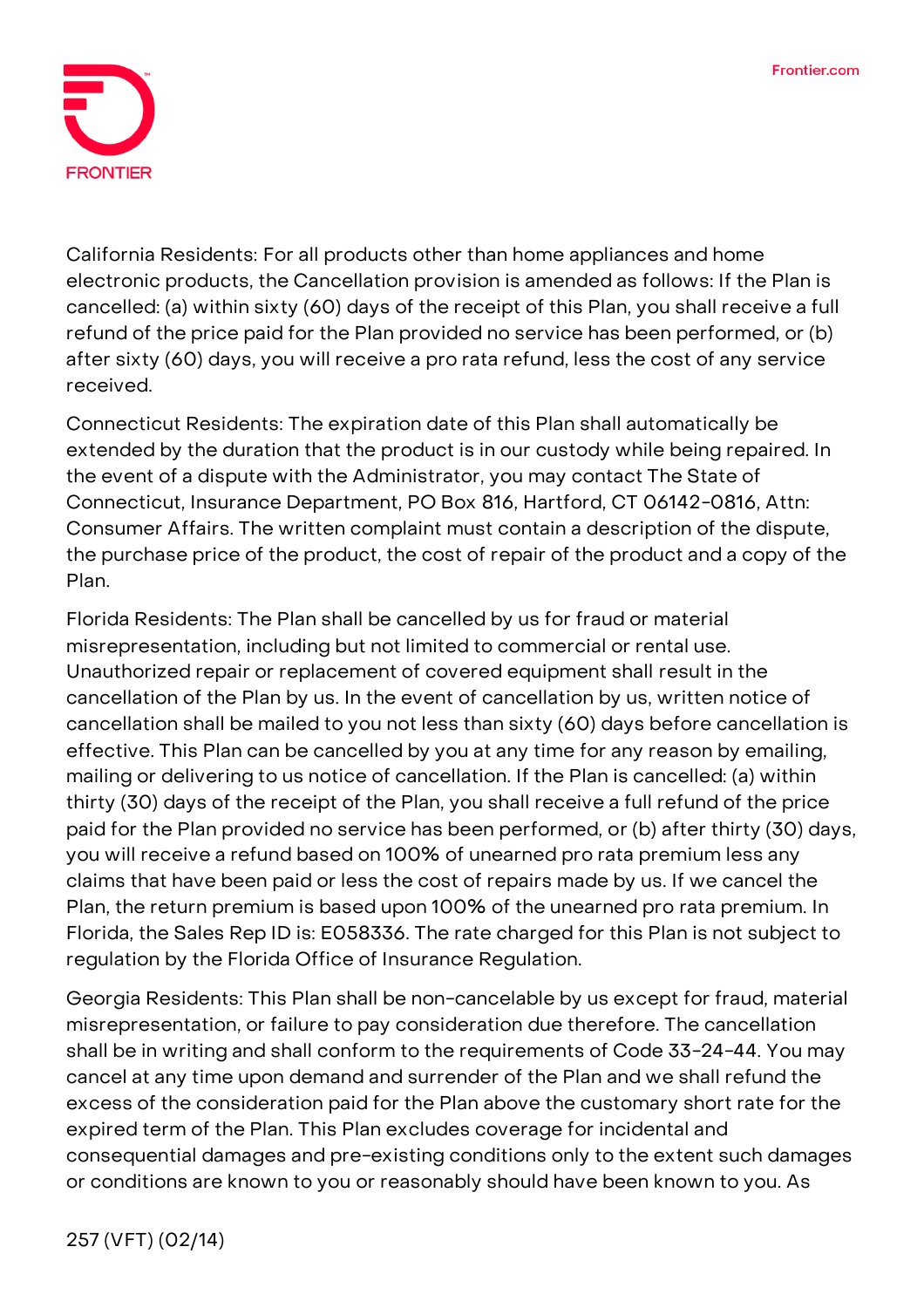

stated in the Arbitration Agreement of this Plan, either party may bring an individual action in small claims court. The Arbitration Agreement Addendum does not preclude You from bringing issues to the attention of federal, state, or local agencies or entities of Your dispute. Such agencies or entities may be able to seek relief on Your behalf. You and We agree to waive the right to a trial by jury and to participate in class arbitrations and class actions. Nothing contained in the arbitration provision shall affect your right to file a direct claim under the terms of this Plan against Liberty Insurance Underwriters Inc. pursuant to O.C.G.A. 33-7-6.

**Illinois Residents:** You may cancel this Plan for any reason at any time. If you cancel within thirty (30) days of Plan purchase, and we have not paid a claim, you will receive a full refund, less a cancellation fee of \$50.00 or 10% of the Plan price. If you cancel after thirty (30) days or any time after we pay a claim, you will receive a pro-rata refund of the Plan price based on the days remaining, less any claims that have been paid, less a cancellation fee of \$50.00 or 10% of the Plan price.

**Maine Residents:** You may cancel this Plan within twenty (20) days of the receipt of this Plan if sent by mail or within ten (10) days if delivered at the point of sale. If no claim has been made under the Plan, the Plan is void and we shall refund to you the full purchase price of the Plan including any premium paid for the applicable insurance policy. Any refund due to you will be credited to any outstanding balance of your account, and the excess, if any, shall be refunded to you If you cancel this Plan after twenty (20) days of receipt of this Plan if sent by mail or within ten (10) days if delivered at the point of sale, we shall refund to you the unearned pro rata premium, less any claims paid. An administrative fee not to exceed ten (10) percent of the premium fee by you may be charged by us. Any refund due to you will be credited to any outstanding balance of your account, and the excess, if any shall be refunded to you. In the event of cancellation by us, written notice to you will be provided at least 15 days prior to the cancellation and will contain the effective date of the cancellation and the reason for cancellation. If a Plan is cancelled by us, you will be refunded 100% of the unearned pro rata provider fee, less any claims paid. An administrative fee not to exceed 10% of the provider fee paid by you may be charged by us.

**Nevada Residents:** You are entitled to a "Free Look" period for this Plan. If you decide to cancel this Plan within thirty (30) days of purchase, you are entitled to a one hundred percent (100%) refund of any fees paid. If you cancel this Plan after thirty (30) days from purchase, or if we cancel this Plan at anytime, you will receive a pro rata refund based on the days remaining, less a cancellation fee of twenty-five dollars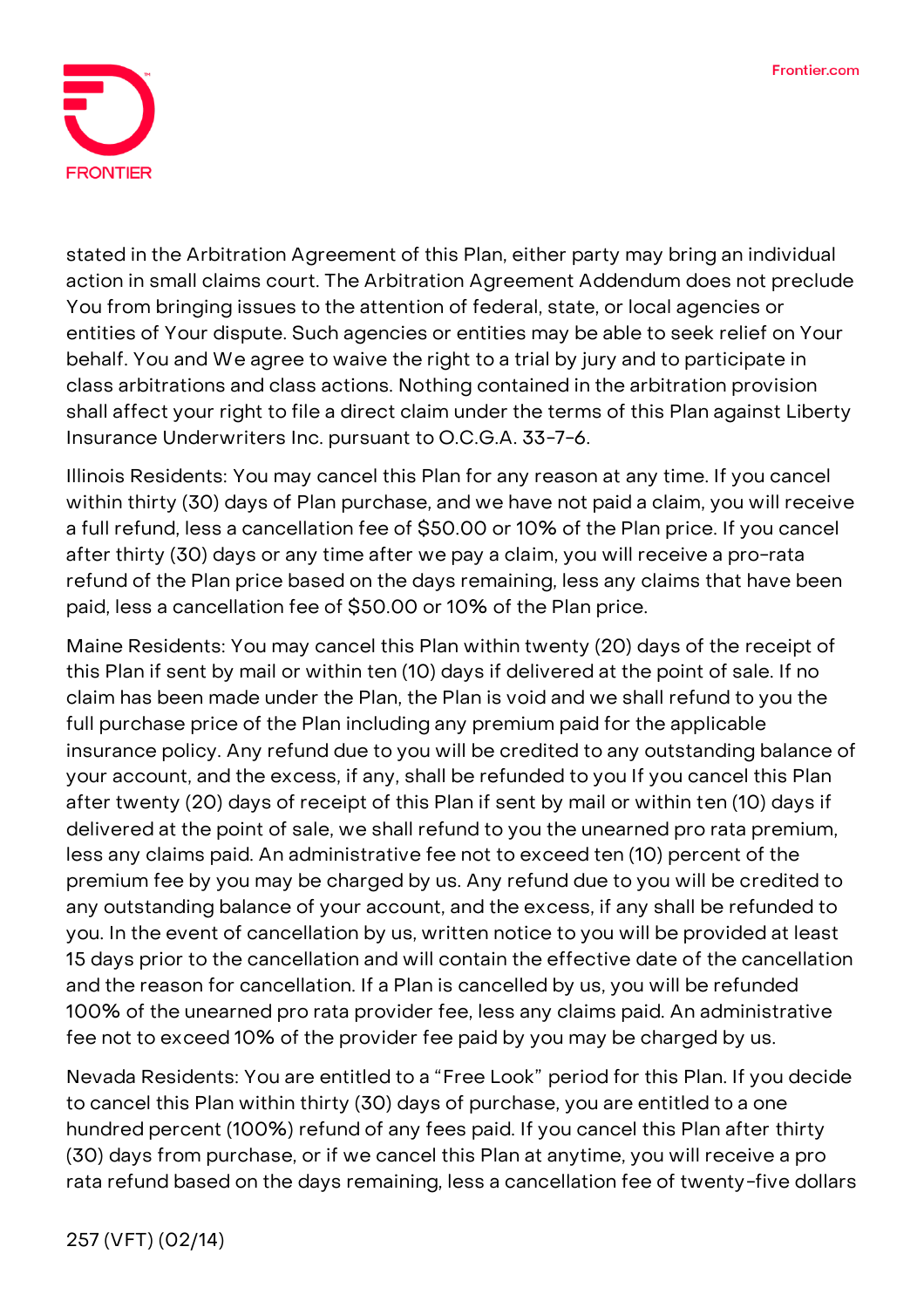

(\$25.00) or ten percent (10%) of the Plan fee, whichever is less. If we fail to pay the cancellation refund within 45 days of your written request we will pay you a penalty of ten percent (10%) of the purchase price for each thirty (30) day period or portion thereof that the refund and any accrued penalties remain unpaid. If this Plan is canceled by Us, no cancellation may become effective until at least 15 days after the notice of cancellation is mailed to you. We can cancel this Plan due to unauthorized repairs which result in a material change in the nature or extent of the risk, occurring after the first effective date of the current Plan, which causes the risk of loss to be substantially and materially increased beyond that contemplated at the time the Plan was issued or last renewed. If we cancel this Plan no cancellation fee will be imposed and no deduction for claims paid will be applied. If your covered failure results in a loss of heating, cooling, or electrical power to your air conditioner or refrigerator/freezer, repairs on your covered product will commence within 24 hours after you report your claim. If these repairs cannot be completed within three (3) calendar days, we will send you a report indicating the status of these repairs. Your monthly bill forms part of this Plan. The third (3rd) sentence of the Payment section is replaced with the following: Non-payment by you may result in cancellation of the Plan. The last sentence of the Force Majeure section is replaced with the following: In the event of a Force Majeure, We will not cancel this Plan. However, We have no responsibility to provide coverage for specific delays or failures arising from a Force Majeure. In the event of a Force Majeure, this Plan will continue to provide any applicable coverage that is not related to the Force Majeure, unless such coverage is otherwise excluded under the provisions of this Plan. The Arbitration Agreement provision of this Plan is deleted and does not apply.

**New Hampshire Residents:** Contact us at 1.888.280.3383 with, questions, concerns, or complaints about the program. In the event you do not receive satisfaction under this Plan, You may contact the State of New Hampshire Insurance Department, 21 South Fruit Street, Suite 14, Concord, New Hampshire 03301, telephone number: 1.603.271.2261.

**New Mexico Residents:** If this Plan has been in force for a period of seventy (70) days, we may not cancel before the expiration of the Plan term or one (1) year, whichever occurs first, unless: (1) you fail to pay any amount due; (2) you are convicted of a crime which results in an increase in the service required under the Plan; (3) you engage in fraud or material misrepresentation in obtaining this Plan; (4) you commit any act, omission, or violation of any terms of this Plan after the effective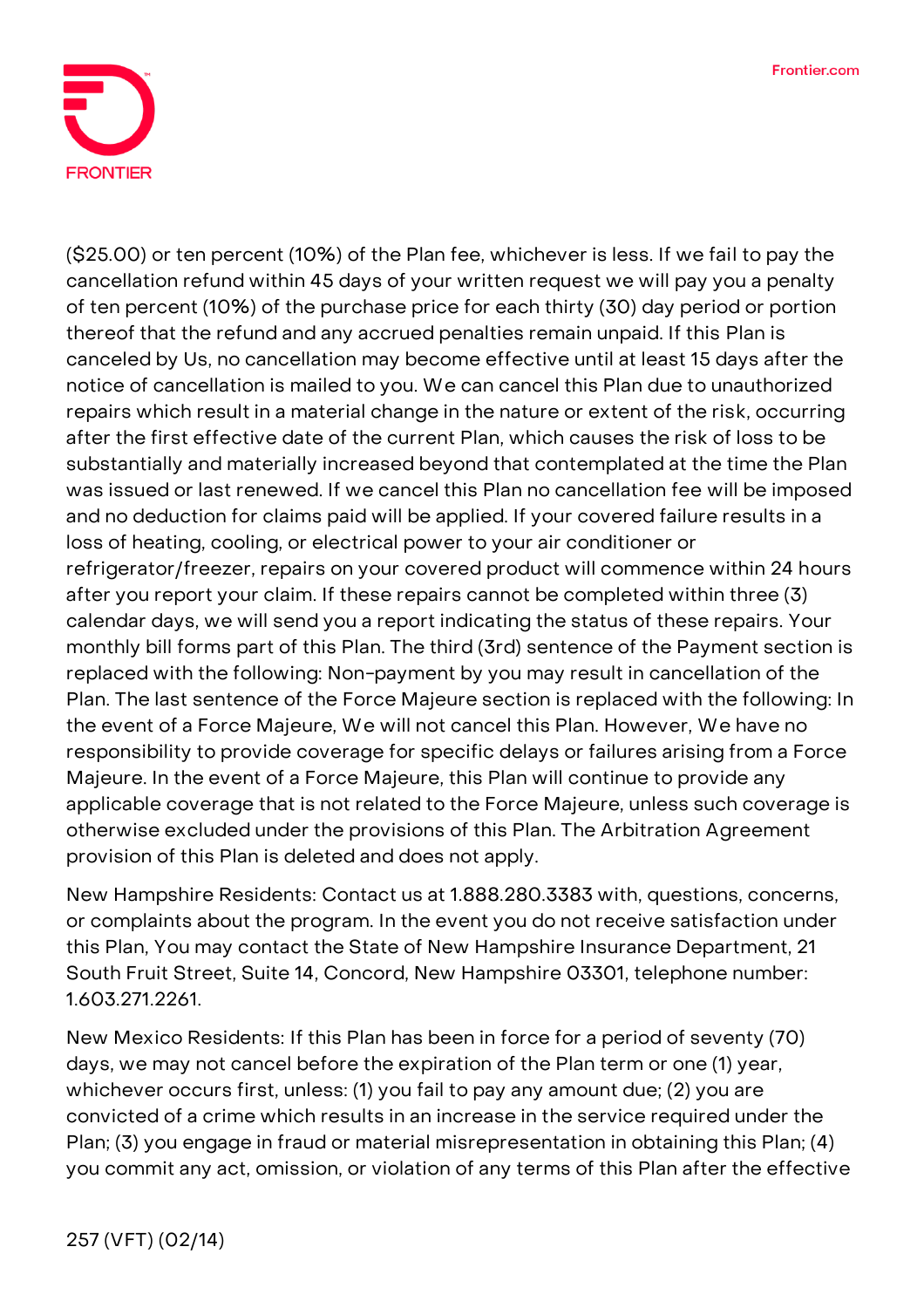

date of this Plan which substantially and materially increase the service required under this Plan; or (5) any material change in the nature or extent of the required service or repair occurs after the effective date of this Plan and causes the required service or repair to be substantially and materially increased beyond that contemplated at the time you purchased this Plan.

**North Carolina Residents:** The purchase of this Plan is not required either to purchase or to obtain financing for a home appliance.

**Oklahoma Residents:** The "Cancellation" section is deleted and replaced by the following: you may cancel this Plan at any time by surrendering it or providing written notice to the retailer at the address where you purchased this Plan. You may also cancel this Plan by surrendering it or providing written notice to Asurion at the address listed below. You may cancel this Plan for any reason. In the event you cancel this Plan within 30 days of receipt of the Plan, you shall receive a full refund of any payments made by you under this Plan. In the event you cancel this Plan after 30 days of receipt of this Plan, you shall receive a refund based upon 100% of the unearned pro-rata premium less an administrative fee not to exceed 10% of the unearned prorata premium or \$25, whichever is less, and less the cost of claims paid. We or Asurion may not cancel this Plan except for fraud, material misrepresentation or nonpayment by you; or if required to do so by any regulatory authorization. If we or Asurion cancel this Plan, you shall receive a refund of 100% of the unearned pro-rata premium. We or Asurion may not cancel this Plan without providing you with written notice at least thirty days prior to the effective date of cancellation. Such notice shall include the effective date of cancellation and the reason for cancellation. The following sentence is added to this Plan: Coverage afforded under this Plan is not guaranteed by the Oklahoma Insurance Guaranty Association. Oklahoma service warranty statutes do not apply to commercial use references in this Plan.

**Oregon Residents:** The Arbitration Agreement provision of this Contract is amended to add the following: Any award rendered in accordance with this Plan's Arbitration Agreement shall be a nonbinding award against you, provided that you reject the arbitration decision in writing to us within forty-five (45) days of the arbitrator's award. Under no circumstances shall a legal proceeding be filed in a federal, state or local court until such time as both you and we first obtain an arbitration award pursuant to this Arbitration Agreement. Any arbitration occurring under this Plan shall be administered in accordance with the Arbitration Rules unless any procedural requirement of the Arbitration Rules is inconsistent with the Oregon Uniform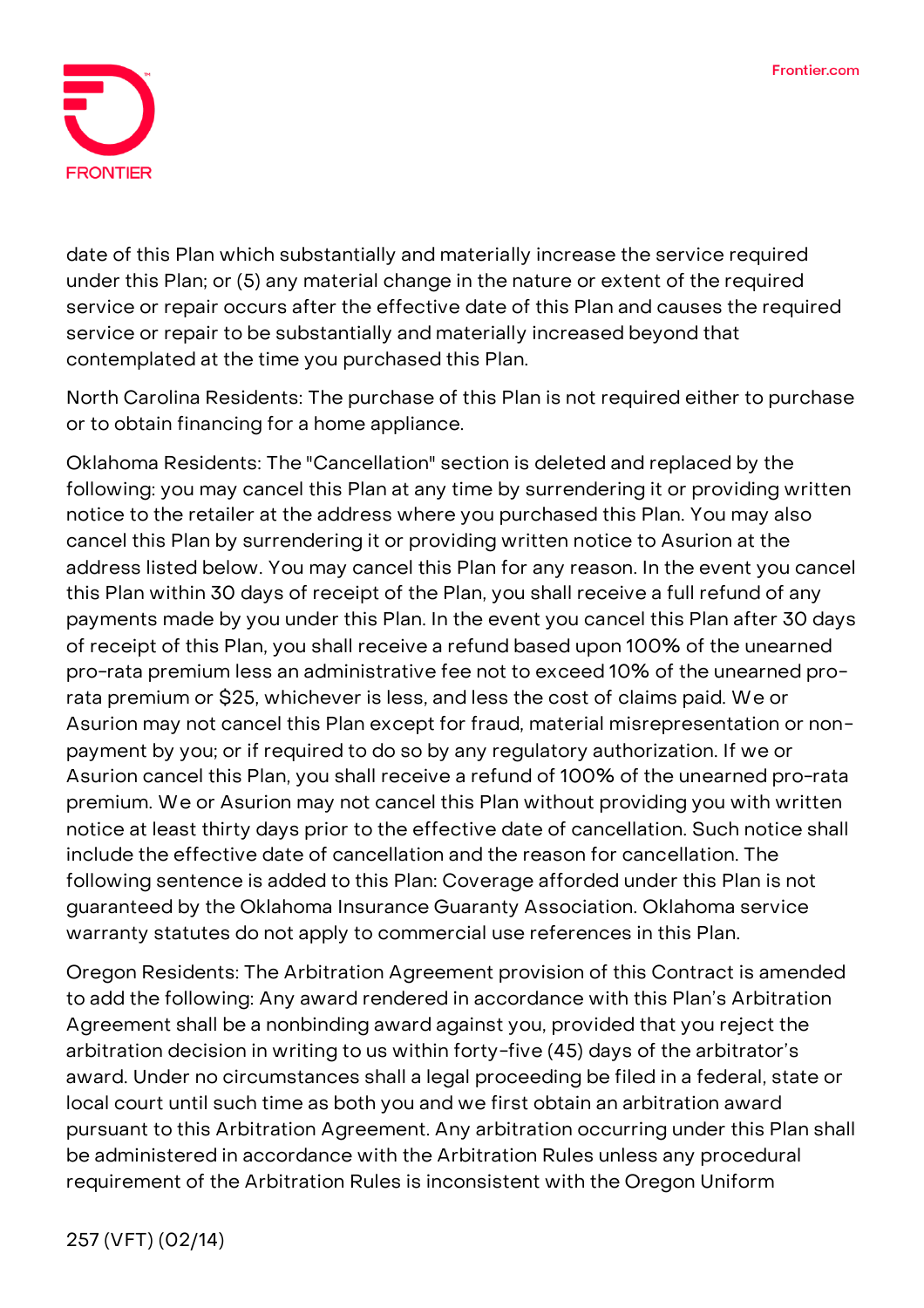

Arbitration Act in which case the Oregon Uniform Arbitration Act shall control as to such procedural requirement.

**South Carolina Residents:** To prevent any further damage, please refer to the owner's manual. In the event the service Plan provider does not provide covered service within sixty (60) days of proof of loss by the Plan holder, the Plan holder is entitled to apply directly to the Insurance Company. If the Insurance Company does not resolve such matters within sixty (60) days of proof of loss, they may contact the SC Department of Insurance, P.O. Box 100105, Columbia, SC 29202-3105, 1.800.768.3467.

**Texas Residents:** If you purchased this Plan in Texas, unresolved complaints concerning a provider or questions concerning the registration of a service Plan provider may be addressed to the Texas Department of Licensing and Regulation, P.O. Box 12157, Austin, Texas 78711, telephone number 1.512.463.6599 or 1.800.803.9202. You may apply for reimbursement directly to the insurer if a refund or credit is not paid before the forty-sixth (46th) day after the date on which the Plan is returned to the provider. Texas license number: 116.

**Utah Residents:** NOTICE. This plan is subject to limited regulation by the Utah Insurance Department. To file a complaint, contact the Utah Insurance Department. Coverage afforded under this Plan is not guaranteed by the Utah Property and Casualty Guarantee Association. This Plan may be cancelled due to unauthorized repair which results in a material change in the nature or extent of the risk, occurring after the first effective date of the current policy, which causes the risk of loss to be substantially and materially increased beyond that contemplated at the time the policy was issued or last renewed. Failure to notify within the prescribed time will not invalidate the claim if you can show that notification was not reasonably possible. If we cancel this Plan due to fraud or material misrepresentation, you will be notified thirty (30) days prior to cancellation. If we cancel this Plan due to nonpayment, you will be notified ten (10) days prior to Plan cancellation.

**Washington Residents:** If we fail to act on your claim, you may contact Liberty Insurance Underwriters Inc. directly at 1.800.677.9163. You are not required to wait sixty (60) days before filing a claim directly with Liberty Underwriters, Inc.

**Wisconsin Residents: THIS CONTRACT IS SUBJECT TO LIMITED REGULATION BY THE OFFICE OF THE COMMISSIONER OF INSURANCE.** This Plan shall not be cancelled due to unauthorized repair of the covered equipment, unless we are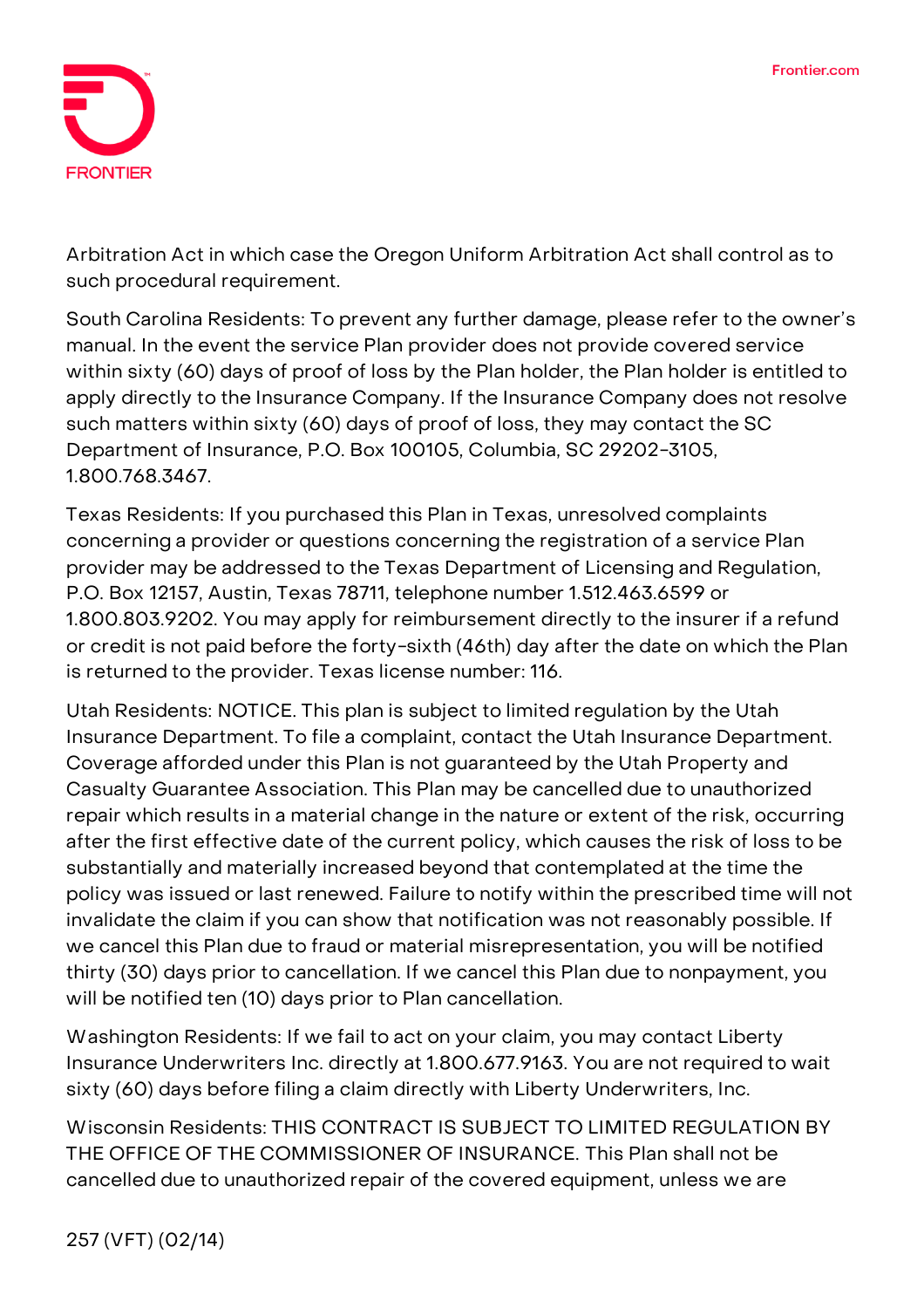

prejudiced by your failure to obtain such authorization. If this Plan is canceled, no deduction shall be made from the refund for the cost of any service received. The Arbitration Agreement provision of this Contract is amended as follows: (1) TO RESOLVE DISPUTES, YOU MAY CHOOSE EITHER BINDING ARBITRATION, PURSUANT TO THE ARBITRATION AGREEMENT PROVISION OF THIS CONTRACT, OR SMALL CLAIMS COURT. BY AGREEING TO THIS CONTRACT, YOU AND WE WAIVE THE RIGHT TO HAVE DISPUTES RESOLVED THROUGH COURTS OF GENERAL JURISDICTION, THE RIGHT TO TRIAL BY JURY, AND TO PARTICPATE IN CLASS ARBITRATIONS AND CLASS ACTIONS; and (2) the sentence "The enforcement and interpretation of this arbitration agreement is governed by the Federal Arbitration Act." is deleted in its entirety. You may cancel this Plan within twenty (20) days of the receipt of this Plan if sent by mail or within ten (10) days if delivered at the point of sale. If no claim has been made under the Plan, the Plan is void and we shall refund to you the full purchase price of the Plan including any premium paid. Any refund due to you will be credited to any outstanding balance of your account, and the excess, if any, shall be refunded to you. If you cancel this Plan after twenty (20) days of receipt of this Plan if sent by mail or within ten (10) days if delivered at the point of sale, we shall refund to you the unearned pro rata premium. Any refund due to you will be credited to any outstanding balance of your account, and the excess, if any shall be refunded to you. If a Plan is cancelled by us, you will be refunded 100% of the unearned pro rata provider fee. An administrative fee not to exceed 10% of the provider fee paid by you may be charged by us.

**Wyoming Residents:** This Plan will be considered void and we will refund you the full purchase price of the Plan or credit your account if you have not made a claim under this Plan and you have returned the Plan to us a) within 20 days after the date we have mailed the Plan to you, b) within 10 days after you have received the Plan if the Plan was furnished to you at the time the Plan was purchased, or c) within a longer time period if specified in the Plan. The right to void the Plan provided in this subsection applies only to the original Plan purchaser and is not transferable. If we cancel this Plan for reasons other than nonpayment, a material misrepresentation made by you to us or because of a substantial breach of duties by you relating to the product or its use, we will mail a written notice to you at least ten (10) days prior to cancellation. The notice of cancellation shall state the effective date of cancellation and the reason for cancellation. In the event covered service is not provided by us within sixty (60) days of proof of loss by you, you are entitled to apply directly to the reimbursement insurance company. The Arbitration Agreement provision in this Plan